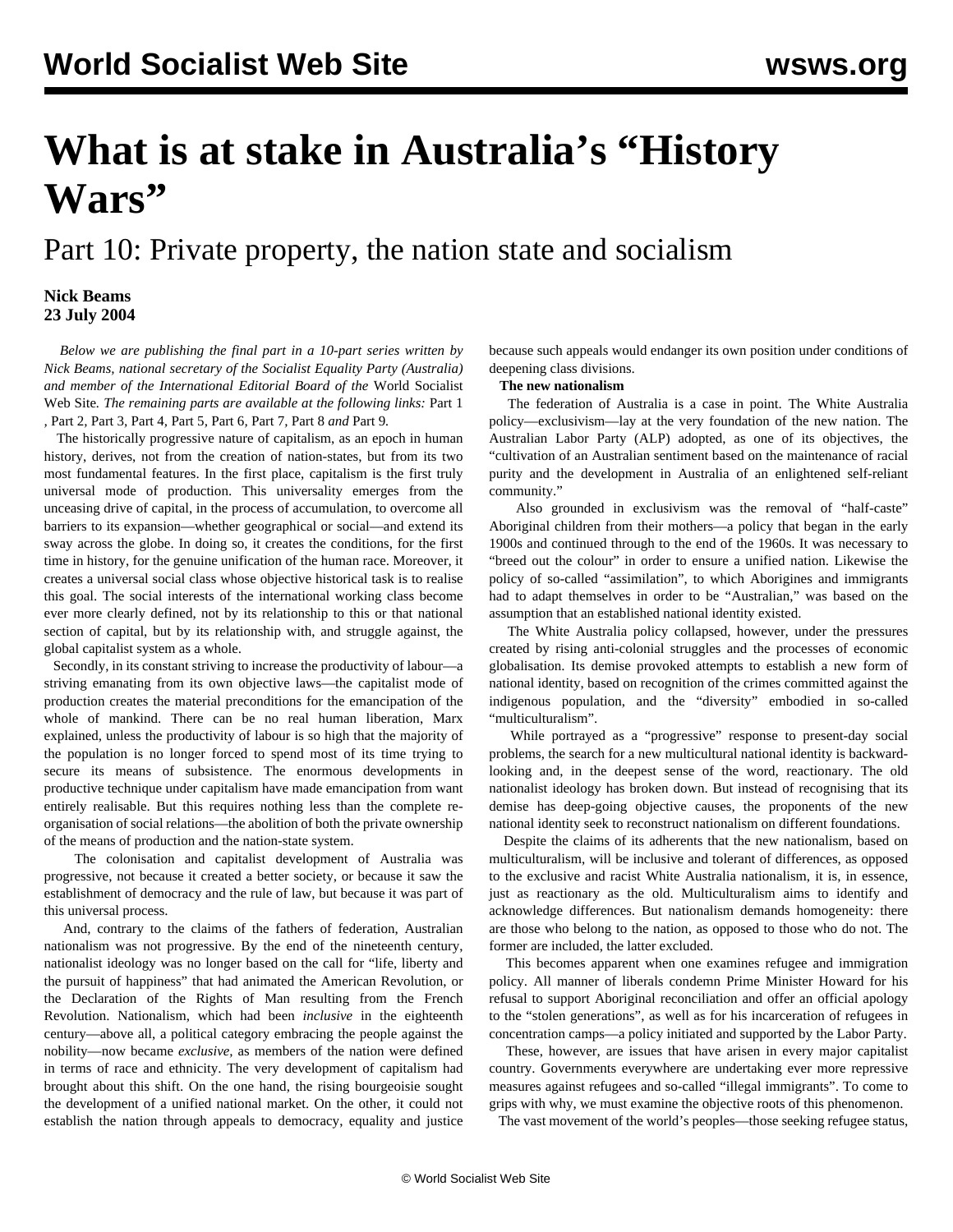as well as those emigrating to advance their standard of living—is a product of the turbulence and disruption—economic, social and political—associated with economic globalisation. The problem of socalled "illegal immigration" is one expression of the profound contradiction between the global expansion of production and the old nation-state system. While the free market and the drive for profit dictate that capital be free of any restrictions, the movement of people is constricted by the laws and regulations of the national state.

 The proponents of the new, more inclusive, non-racist nationalism—no less than the advocates of the White Australia policy—support these restrictions, insisting that the national state must have the power to decide who is admitted and who can stay within its borders. And, at a certain point, these laws and regulations are imposed through the use of force.

 In other words, once the nation-state is accepted as the foundation of political and social relations, then border regulation, ultimately through the use of force—the mandatory detention of "illegals," for example—inevitably follows.

 Upholding the rights and freedoms of the individual—claimed by liberals as central to their philosophy—is only possible if one affirms the right of any person to live, study and work wherever in the world they choose. But this comes into conflict with the nation-state—which is why it has become such a controversial political issue. Just as the feudal states and principalities became a barrier to a higher form of social organisation—and were thus overturned, to make way for it—so today the nation-state framework has become an obstacle to human freedom. It, too, must be overturned, to enable the development of a new form of global social organisation.

#### **Private property**

 The liberals's attitude is no less backward-looking on the question of property. Central to the new nationalism is the perspective of "reconciliation" with the Aboriginal population, based on acknowledgement of past crimes and the establishment of "native title" or indigenous property rights.

 In his contribution to *Whitewash*, historian Henry Reynolds insists that Windschuttle wants to "bring the concept of *terra nullius* back to life." "He tells us that the notions of the exclusive possession of territory and the defence of it either by law or force 'were not part of the Aborigines' mental universe'. In short the Tasmanians 'did not own the land'. The concept of property was 'not part of their culture.'" [1]

 According to Windschuttle, this means that the European settlers were not taking land which belonged to somebody else. So Aboriginal attacks on the settlers had nothing to do with encroachments on their land—they had no sense of trespass—but flowed from baser motives.

 Reynolds is easily able to show that the Tasmanian Aboriginal tribes lived within defined regions and had words for "my country" and "our country". This, he insists, refutes Windschuttle's assertion that they had no concept of property.

 This is a false argument. The Aborigines did not have a concept of private property, that is, a particular set of social relationships in which individuals or even groups—the private owners of the land—were able to exclude others from its use. Nor, in fact, did the majority of humanity for most of its history. Private ownership of land, and the right to exclude others from its use, is a product of capitalist development. In Europe, it used to be held that land was bestowed by God, and therefore available to all. It took considerable intellectual labour by John Locke and others to establish the right to exclusive, private, property.

 Private property in land is not a product of nature, but of history and it will pass into history. As Marx explained: "From the standpoint of a higher socio-economic formation, the private property of particular individuals in the earth will appear just as absurd as the private property of one man in other men." [2]

Property rights continually change. In Locke's day it was considered

that land was given to all. Nearer our own time, the discoveries of science—being the outcome of the collective work of scientists over generations—were considered freely available to all. Now, however, we have the concept of "intellectual property rights" and even the conception that the structure of our own DNA can be patented and made an exclusive property right. These concepts, which have their origin in the insatiable drive of capital to penetrate everywhere—the same drive which, in an earlier period, led to the colonisation of Australia—are regarded by many as thoroughly alien, just as the concept of private exclusive property in land appeared completely alien to earlier generations.

 The Tasmanian Aborigines fought against the colonial settlement not out of a sense of property, but because the exclusive private ownership of land—sanctified by the rule of law—was tantamount to a death sentence. It prevented, not their ownership of the land, but its use.

 Accepting Windschuttle's assertion that the Tasmanian Aborigines had no concept of property is not a concession to his overall argument. Why, then, does Reynolds cling so tenaciously to the argument that they did have such a concept? Why does he argue that to say anything else is to accept the *terra nullius* claim? Above all, because it is bound up with a definite political agenda.

 For the liberals, the Mabo decision of 1992, which recognised native title, signified the wiping out of the concept of *terra nullius*, at least insofar as far as property was concerned. They regard it as the basis for advancing the interests of the indigenous population. Historical justice, they argue, requires the recognition of prior ownership, in the form of native title, which will eventually lead to some kind of restitution for past crimes.

 To claim that when the High Court bestowed native title it somehow enhanced the cause of the Aboriginal people is to obscure the nature of the struggle they confront. The Aboriginal people will never advance through the creation of another capitalist property form, based on the very legal principles and doctrines that provided the framework for their dispossession in the first place. Rather, they can only go forward to the extent that capitalist property in the land and means of production is abolished.

 This is not simply a matter of logic, but of historical experience. If capital came into the world "dripping from head to toe, from every pore, with blood and dirt," five hundred years of capitalist development—including two centuries of Australian settlement—are sufficient to demonstrate that it is organically incapable of securing justice for the indigenous peoples upon whose death and dispossession it rests. [3]

 The deep-seated problems confronting the Aboriginal population cannot be resolved by the creation of new capitalist property forms. On the contrary, to even start to address them requires deep inroads into capitalist property. In other words, ending the oppression of the Aboriginal people is a task that falls to the socialist revolution. Included within its ambit are all the historical problems bequeathed by capitalism.

#### **Windschuttle and the "free market"**

 At the conclusion of his *Whitewash* contribution, Henry Reynolds poses the question: "How do we explain the animus [of Windschuttle] towards the Tasmanians? Whence comes the passion?"

 According to Reynolds, if the object is to "undermine all those staples of contemporary Aboriginal politics—land rights, self-determination, reparation, even the need for a prime ministerial apology—then the necessary and logical path is the one opened up by Windschuttle that leads to the interrelated concepts of savagery and *terra nullius*. If the desire is to forestall the emergence of Aboriginal nationalism, then the way to do it is to rob indigenous communities of anything in their past that might nurture pride and self-confidence." [4]

 But even if that were Windschuttle's motivation, how is one to explain the "bevy of right wing identities" that has followed him? Their support